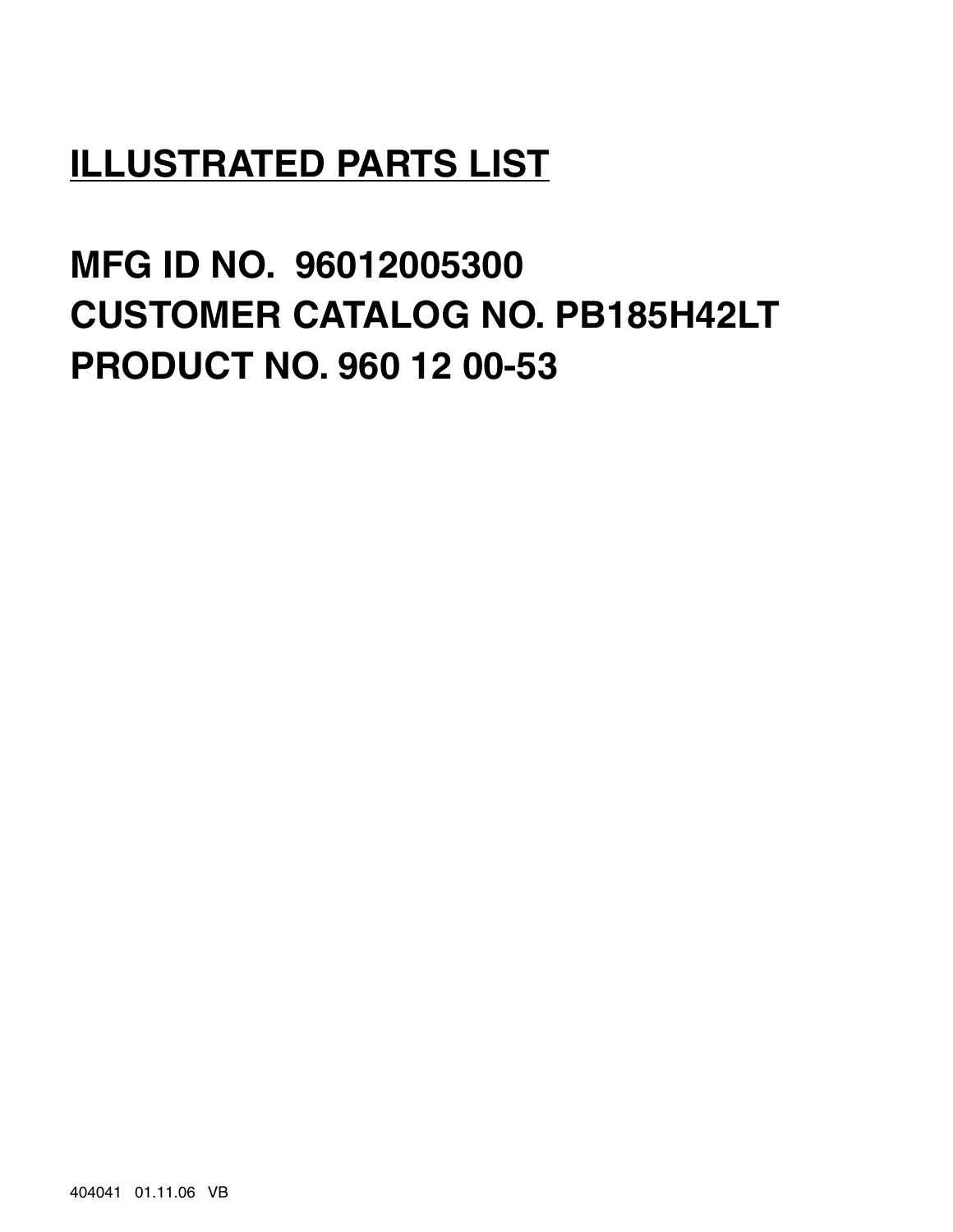#### **TRACTOR - - MODEL NUMBER PB185H42LT (96012005300), PRODUCT NO. 960 12 00-53 SCHEMATIC**

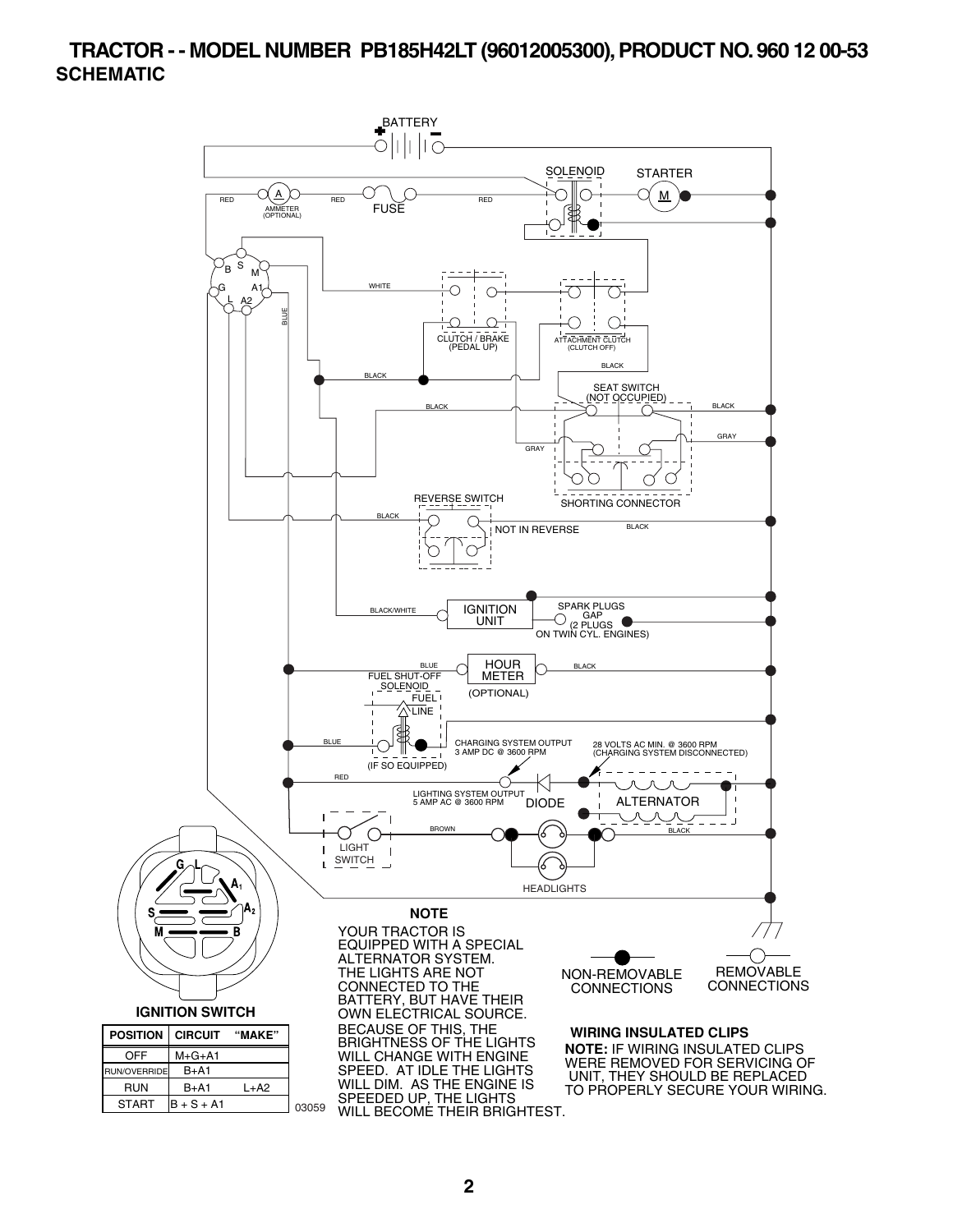**TRACTOR - - MODEL NUMBER PB185H42LT (96012005300), PRODUCT NO. 960 12 00-53 DECALS**



| NO. | NO.    | <b>DESCRIPTION</b>           | NO. | NO.    | <b>DESCRIPTION</b>            |
|-----|--------|------------------------------|-----|--------|-------------------------------|
| 2   | 402278 | Decal, Replacement           | 12  | 194543 | Decal, Hood RH                |
| 3   | 189288 | Decal, Engine HP             | 14  | 194544 | Decal, Hood LH                |
| 4   | 170563 | Decal Warning                | 15  | 145005 | Decal, Caution, Battery       |
| 6   | 157140 | Decal, Fender Danger English | 16  | 193939 | Decal, Oper                   |
|     | 189705 | Decal Ins Str Wh             | - - | 166960 | Decal Bypass                  |
| 8   | 404053 | Decal, Side Panel            | - - | 138311 | Decal, Handle Lft Height Adj. |
| 9   | 158166 | Decal, Fender                | - - | 404040 | Manual, Operator's (E&F)      |
| 10  | 160396 | Decal, V-Belt Sch.           | - - | 404041 | Manual, Parts (E&F)           |
|     |        |                              |     |        |                               |

**WHEELS & TIRES**



| <b>KEY</b><br>NO.                                                                        | <b>PART</b><br>NO. | <b>DESCRIPTION</b>                 |  |  |
|------------------------------------------------------------------------------------------|--------------------|------------------------------------|--|--|
| 1                                                                                        | 59192              | Cap, Tire valve                    |  |  |
| 2                                                                                        | 65139              | Stem, Valve                        |  |  |
| 3                                                                                        | 124157X            | Tire. Front                        |  |  |
| $\frac{4}{5}$                                                                            | 59904              | Tube, Front (Service item only)    |  |  |
|                                                                                          |                    | 106732X624 Rim assembly, 6"front   |  |  |
| 6                                                                                        | 278H               | Fitting, Grease (Front wheel only) |  |  |
| $\overline{7}$                                                                           | 9040H              | Bearing, Flange (Front wheel only) |  |  |
| 8                                                                                        |                    | 106108X624 Rim assembly, 8" rear   |  |  |
| 9                                                                                        | 123969X            | Tire. Rear                         |  |  |
| 10                                                                                       | 7152J              | Tube, Rear (Service item only)     |  |  |
| 11                                                                                       | 104757X428         | Cap, Hub Axle                      |  |  |
|                                                                                          | 144334             | Sealant, Tire (10 oz. Tube)        |  |  |
| <b>NOTE:</b> All component dimensions given in U.S. inches<br>1 inch = $25.4 \text{ mm}$ |                    |                                    |  |  |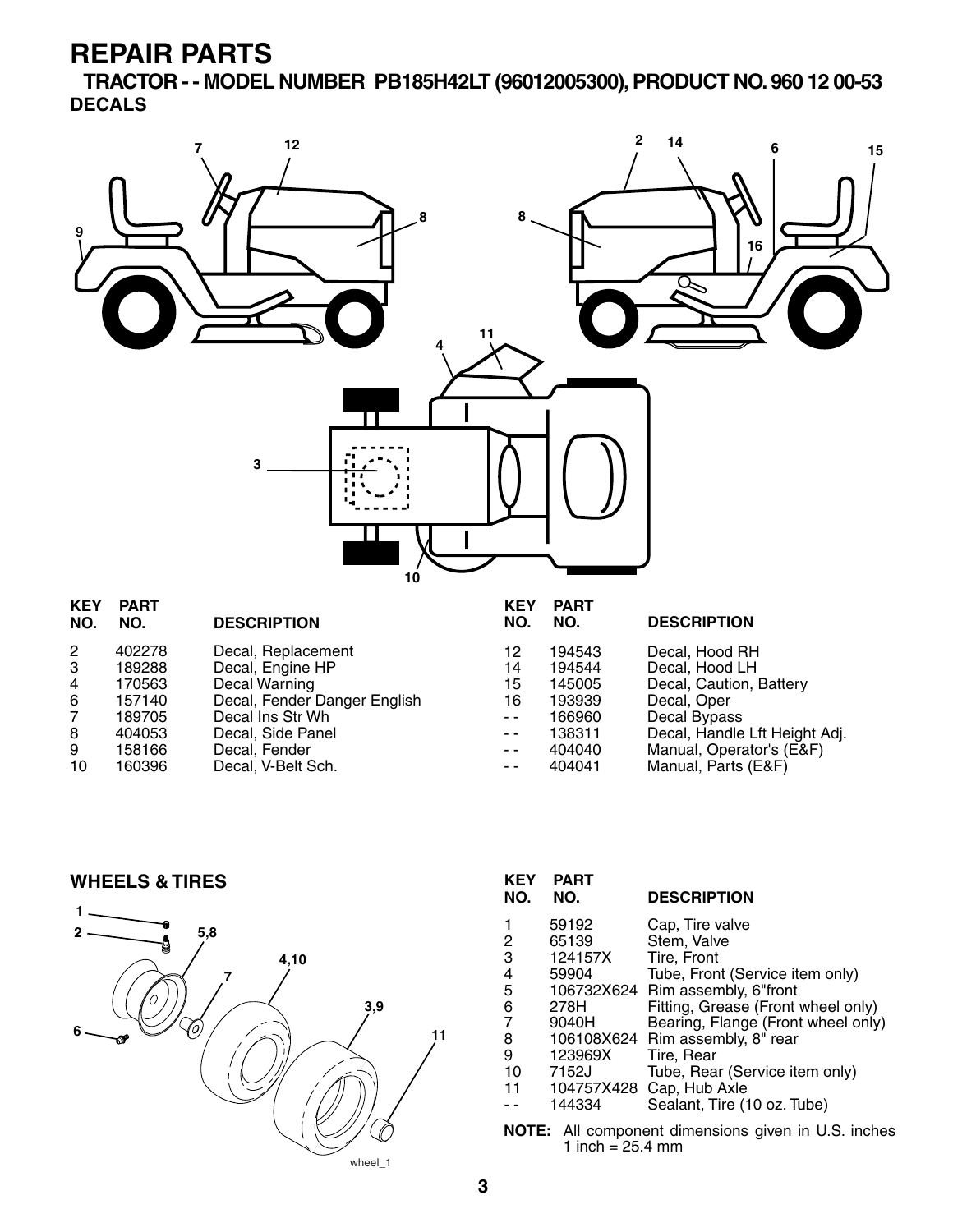**TRACTOR - - MODEL NUMBER PB185H42LT (96012005300), PRODUCT NO. 960 12 00-53 ELECTRICAL**

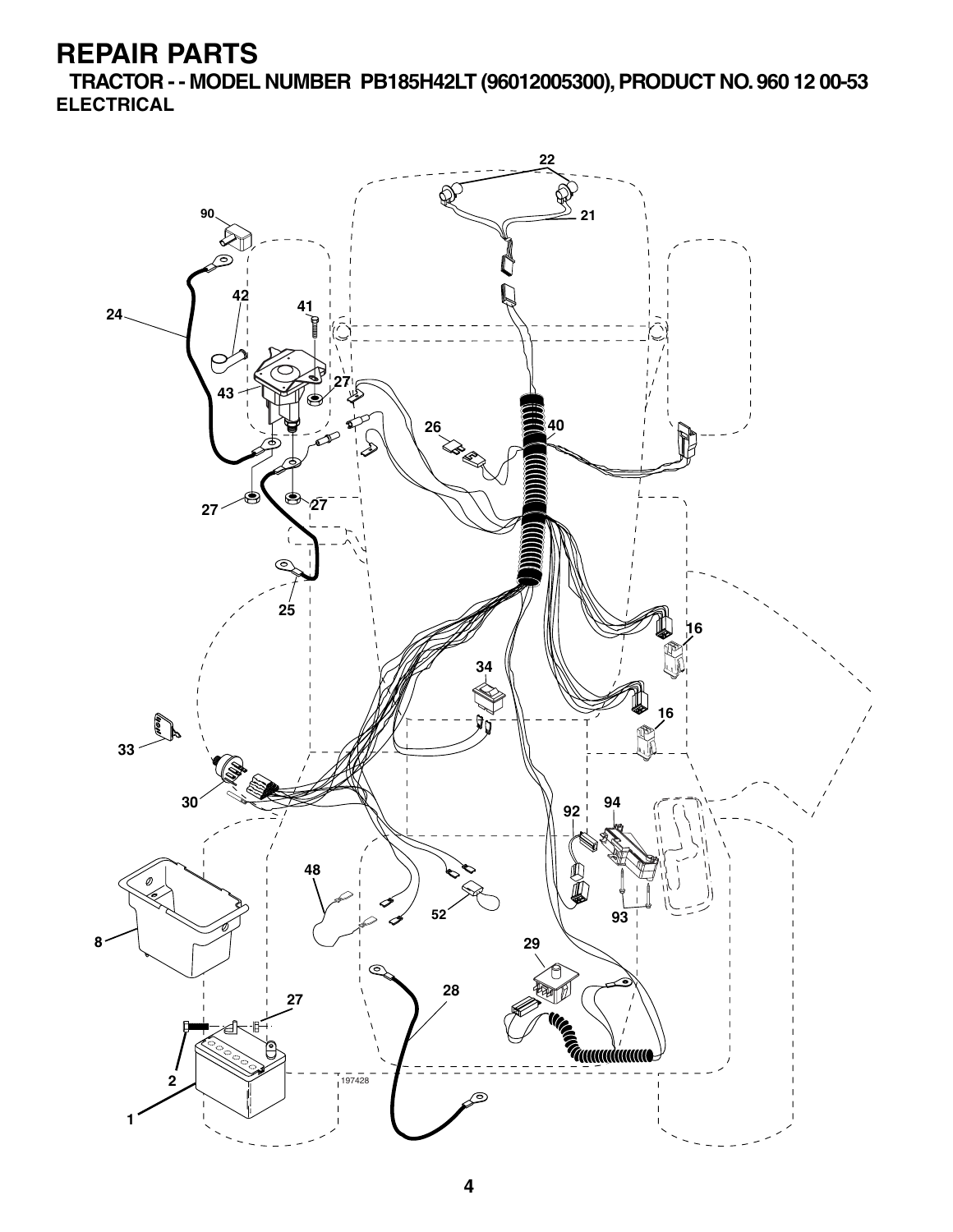**TRACTOR - - MODEL NUMBER PB185H42LT (96012005300), PRODUCT NO. 960 12 00-53 ELECTRICAL**

| KEY<br>NO.      | <b>PART</b><br>NO. | <b>DESCRIPTION</b>            |
|-----------------|--------------------|-------------------------------|
| 1               | 163465             | <b>Battery</b>                |
| $\overline{c}$  | 74760412           | Bolt Hex Hd 1/4-20 unc x 3/4  |
| 8               | 176689             | <b>Box Battery</b>            |
| 16              | 176138             | Switch Interlock              |
| 21              | 175688             | Harness Asm Light W/4152j     |
| 22              | 4152J              | Bulb Light #1156              |
|                 | 24 4799J           | Cable Battery 6 Ga. 11"red    |
| 25 —            | 146147             | Cable Battery                 |
| 26              | 175158             | Fuse 20 AMP                   |
| 27              | 73510400           | Nut Keps Hex 1/4-20 unc       |
| 28              | 4207J              | Cable Ground 6 Ga. 12" Black  |
| 29              | 192749             | <b>Switch Seat</b>            |
| 30              | 193350             | Switch Ign                    |
| 33              | 140401             | Key Ign                       |
| 34              | 110712X            | Switch Light/Reset            |
| 40              | 197428             | Harness Ign                   |
| 41              | 71110408           | Bolt Blk Fin Hex 1/4-20       |
| 42              | 131563             | <b>Cover Terminal Red</b>     |
| 43              | 192507             | Solenoid                      |
| 48              | 140844             | Adapter Ammeter               |
| 52 <sub>2</sub> | 141940             | <b>Protection Wire Loop</b>   |
| 90 —            | 180449             | <b>Cover Terminal Battery</b> |
| 92              | 196615             | Harness Pigtail               |
| 93              | 192540             | Screw Plastite 10-14 x 2.0    |
| 94              | 191834             | Module Reverse ROS            |

**NOTE:** All component dimensions given in U. S. inches  $1$  inch = 25.4 mm.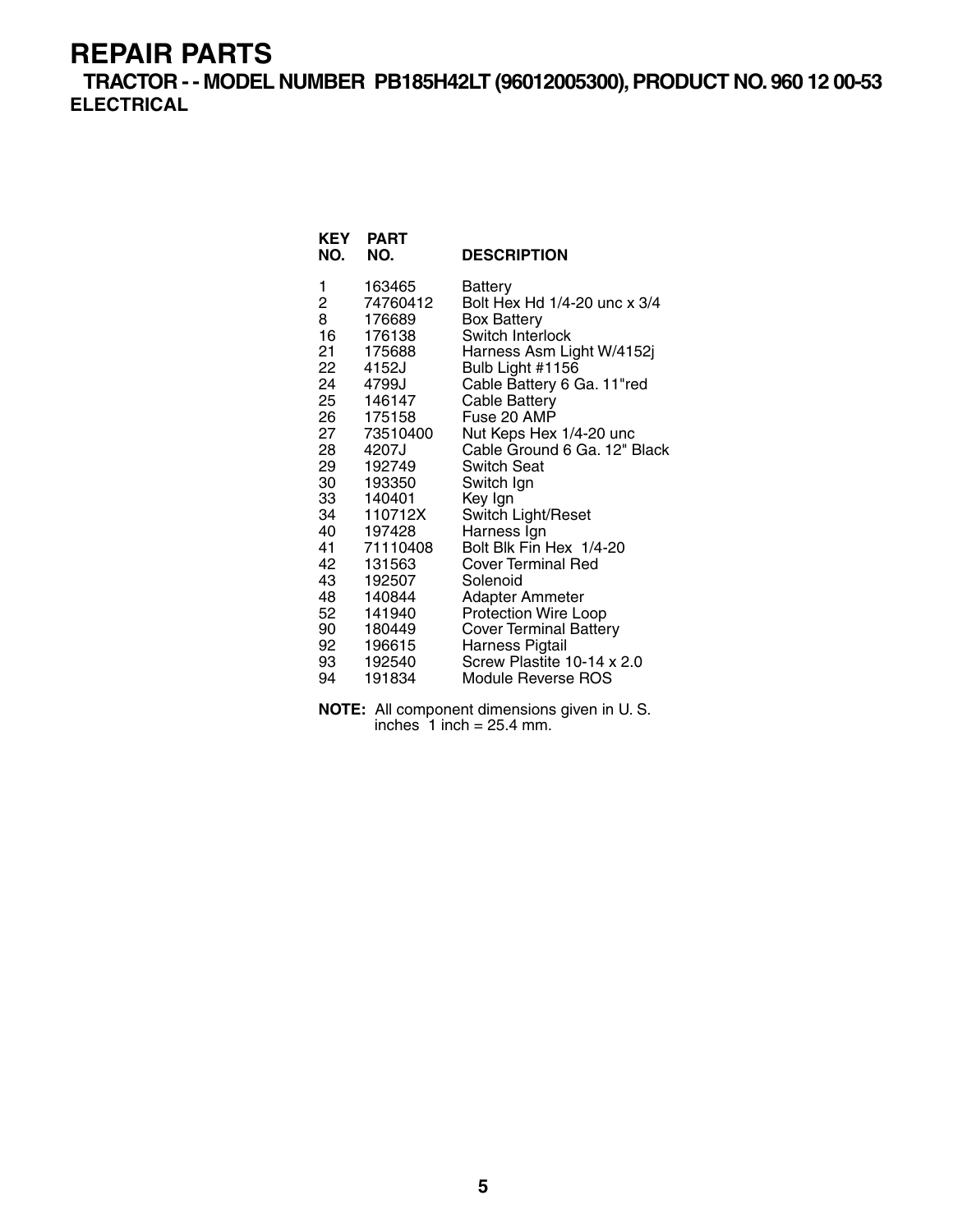**TRACTOR - - MODEL NUMBER PB185H42LT (96012005300), PRODUCT NO. 960 12 00-53 CHASSIS**

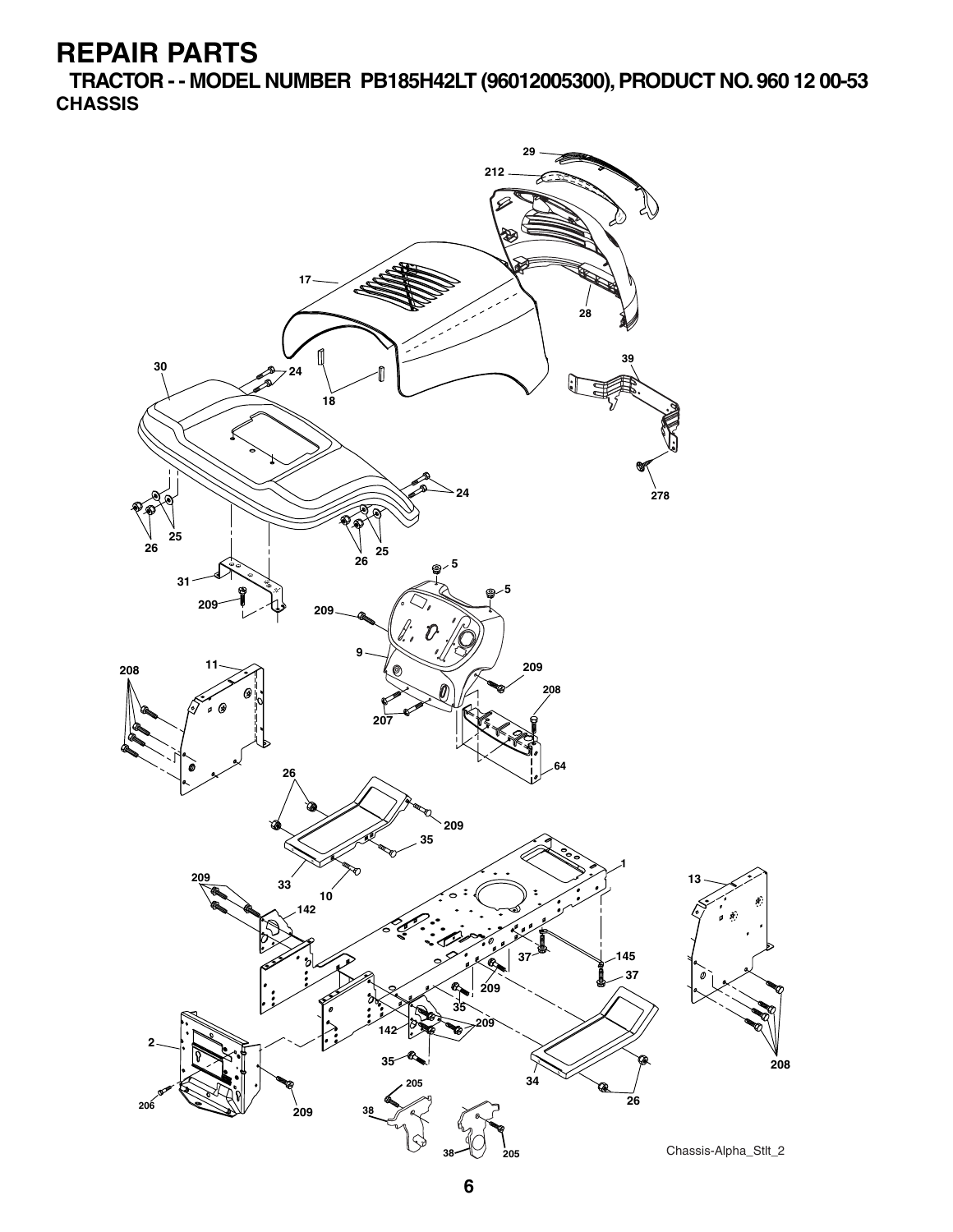**TRACTOR - - MODEL NUMBER PB185H42LT (96012005300), PRODUCT NO. 960 12 00-53 CHASSIS**

| <b>KEY</b><br>NO.                                                                                                                                                                                        | <b>PART</b><br>NO.                                                                                                                                                                                                                                                                                                                                  | <b>DESCRIPTION</b>                                                                                                                                                                                                                                                                                                                                                                                                                                                                                                                                                                                                                                                                                                                                                                                                                                                                                                     |
|----------------------------------------------------------------------------------------------------------------------------------------------------------------------------------------------------------|-----------------------------------------------------------------------------------------------------------------------------------------------------------------------------------------------------------------------------------------------------------------------------------------------------------------------------------------------------|------------------------------------------------------------------------------------------------------------------------------------------------------------------------------------------------------------------------------------------------------------------------------------------------------------------------------------------------------------------------------------------------------------------------------------------------------------------------------------------------------------------------------------------------------------------------------------------------------------------------------------------------------------------------------------------------------------------------------------------------------------------------------------------------------------------------------------------------------------------------------------------------------------------------|
| 1<br>2<br>5<br>9<br>10<br>11<br>13<br>17<br>18<br>24<br>25<br>26<br>28<br>29<br>30<br>31<br>33<br>34<br>35<br>37<br>38<br>39<br>64<br>142<br>145<br>205<br>206<br>207<br>208<br>209<br>212<br>278<br>- - | 174619<br>176554<br>155272<br>193510X010<br>72140608<br>174996<br>187559X428 Hood<br>184921<br>74780616<br>19131312<br>73800600<br>187598<br>192526X428 Fender<br>136619<br>72110606<br>17490508<br>175710<br>187568<br>154798<br>175702<br>156524<br>17490608<br>170165<br>17670508<br>17670608<br>17000612<br>187569<br>191611<br>5479J<br>187801 | Chassis<br>Drawbar, Stretch<br>Bumper, Hood/Dash<br>Dash<br>Bolt, Carriage 3/8-16 x 1<br>Panel Dash LH<br>172105X010 Panel Slkscr Dash RH<br><b>Bumper Hood</b><br>Bolt Fin Hex 3/8-16 unc x 1 Gr. 5<br>Washer 13/32 x 13/16 x 12 Ga.<br>Nut Lock Hex w/Ins 3/8-16 unc<br>Grille/Lens Asm. (Include Key Nos. 29 and 212)<br>187567X599 Lens Grille Bar<br>Bracket Fender Repl 109873X<br>179716X428 Footrest Pnt LH<br>179717X428 Footrest Pnt RH<br>Bolt Rdhd Sht Sqnk 3/8-16 x 3/4<br>Screw Thdrol 5/16-18 x 1/2 TYT<br><b>Bracket Asm. Pivot Mower</b><br><b>Bracket Pivot</b><br>Dash Lower<br><b>Plate Reinforcement</b><br>Rod Pivot Chassis/Hood<br>Screw Thdrol 3/8-16 x 1/2<br>Bolt Shoulder 5/16-18<br>Screw 5/16-18 x 1/2<br>Screw Thdrol 3/8-16 x 1/2<br>Screw Hex Wsh Thdrol 3/8-16<br><b>Insert Lens Reflect</b><br>Screw 10 x 3/4 Single Lead Hex<br>Plug Button Blk 359 Dia Choke<br>Plug Dome Plastic |

**NOTE:** All component dimensions given in U.S. inches 1 inch =  $25.4$  mm.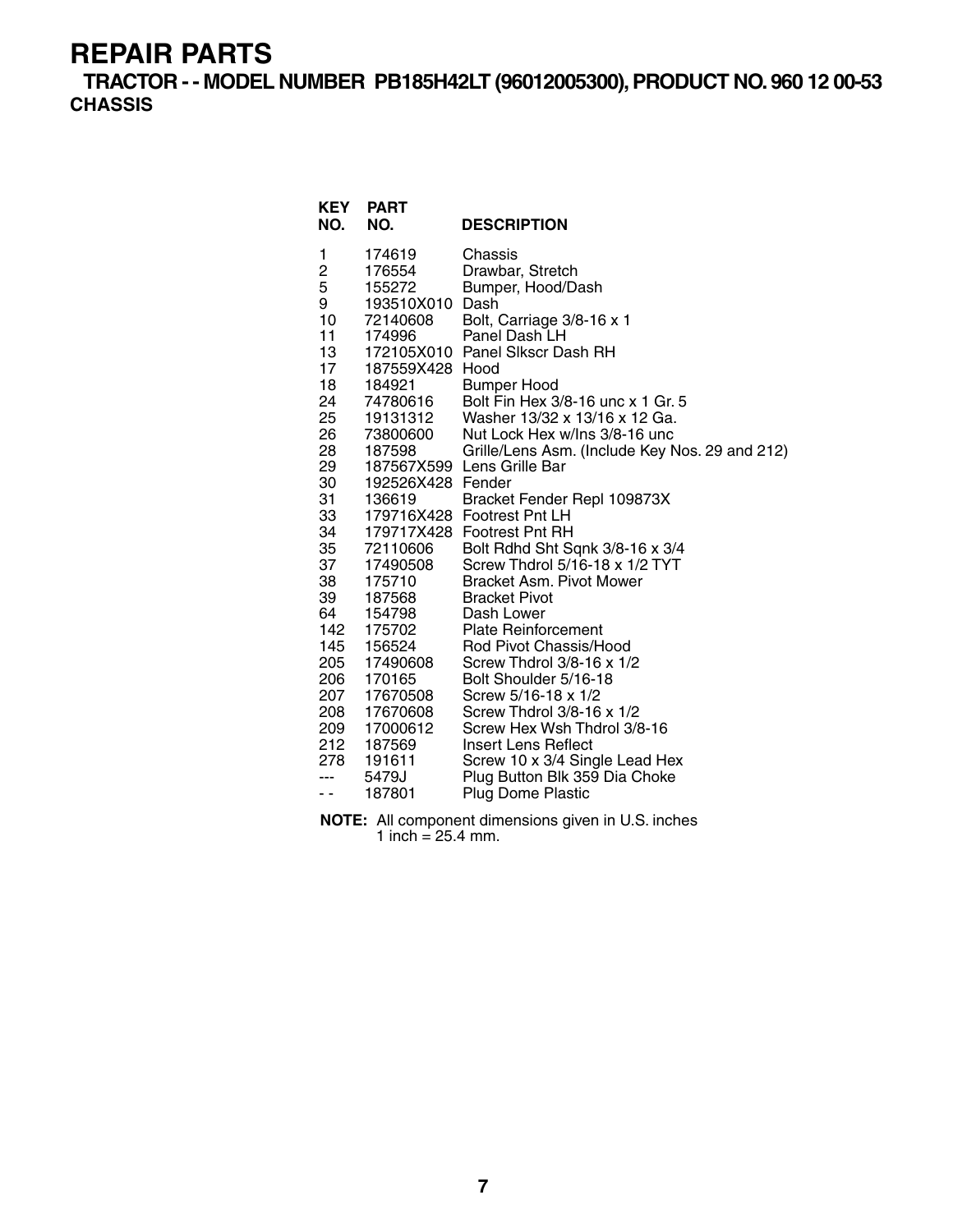**TRACTOR - - MODEL NUMBER PB185H42LT (96012005300), PRODUCT NO. 960 12 00-53 DRIVE**



drive-hydro\_29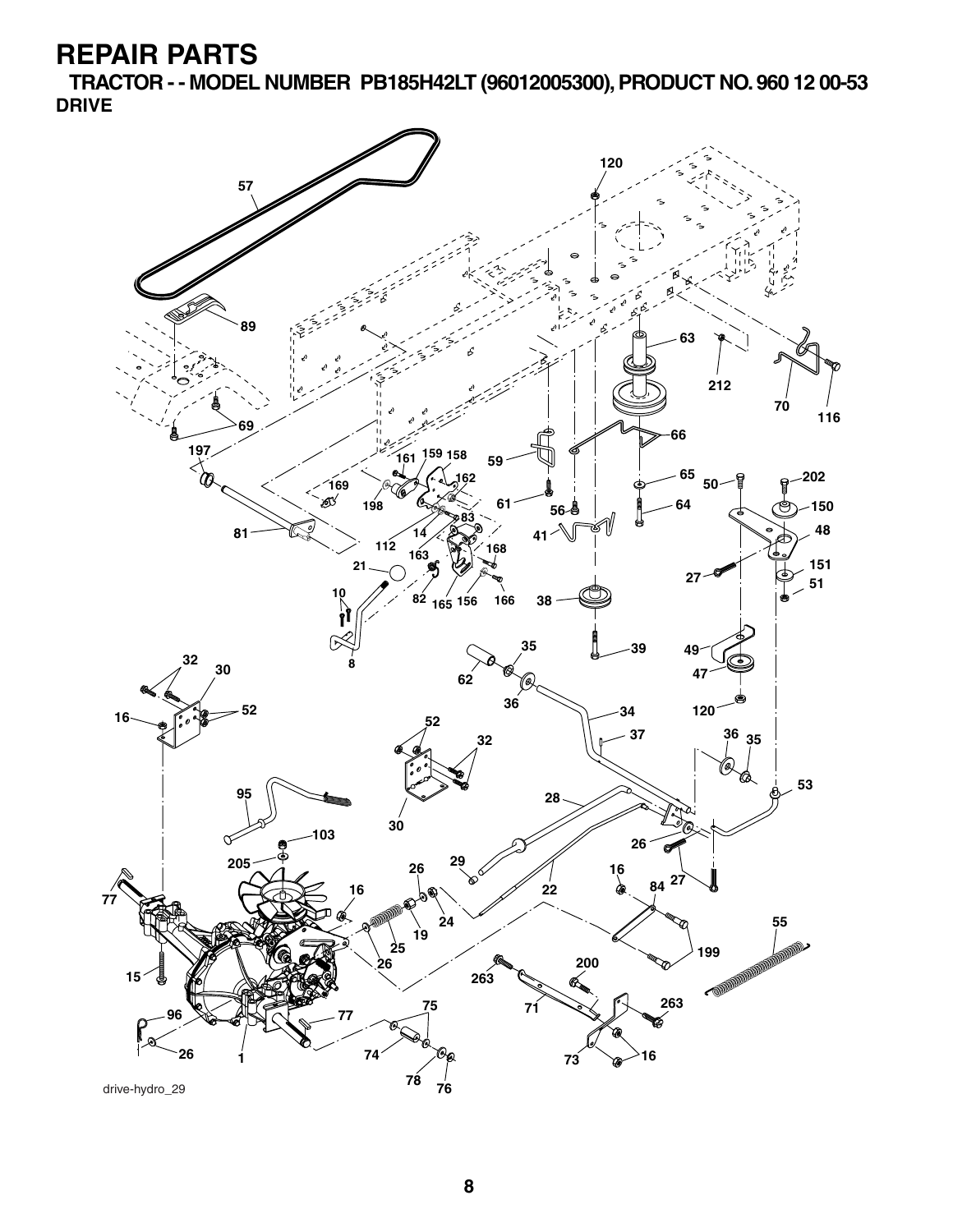#### **TRACTOR - - MODEL NUMBER PB185H42LT (96012005300), PRODUCT NO. 960 12 00-53 DRIVE**

| <b>KEY</b><br>NO. | <b>PART</b><br>NO.   | <b>DESCRIPTION</b>                                  | <b>KEY</b><br>NO. | <b>PART</b><br>NO. | <b>DESCRIPTION</b>                                  |
|-------------------|----------------------|-----------------------------------------------------|-------------------|--------------------|-----------------------------------------------------|
| 1                 |                      | Transaxle Hydro Gear Model                          | 71                | 169183             | Strap Torque, LH                                    |
|                   |                      | 322-0510                                            | 73                | 169182             | Strap Torque, RH                                    |
|                   |                      | (Order parts from transaxle manu-                   | 74                | 137057             | Spacer Axle                                         |
|                   |                      | facturer)                                           | 75                | 121749X            | Washer 25/32 x 1 1/4 x 16 Ga.                       |
| 8                 | 192706               | Rod Shift                                           | 76                | 12000001           | Ring, E                                             |
| 10<br>14          | 76020416             | Pin Cotter 1/8 X 1                                  | 77<br>78          | 123583X<br>121748X | <b>Key Square</b>                                   |
| 15                | 10040400<br>74490544 | Washer Lock 1/4<br>Bolt Hex FLGHD 5/16-18 Gr. 5 unc | 81                | 165596             | Washer 25/32 x 1-5/8 x 16 Ga.<br>Shaft Asm Cross    |
| 16                | 73800500             | Nut Lock Hex w/ins 5/16-18 unc                      | 82                | 165711             | <b>Spring Torsion</b>                               |
| 19                | 73800600             | Nut Lock Hex w/wsh 3/8-16 unc                       | 83                | 19171216           | Washer 17/32 x 3/4 x 16 Ga.                         |
| 21                | 140845               | Knob                                                | 84                | 169843             | Link Transaxle                                      |
| 22                | 169498               | <b>Rod Brake</b>                                    | 89                |                    | 192056X428 Console Shift                            |
| 24                | 73350600             | Nut                                                 | 95                | 170201             | Control Asm Bypass Hydro                            |
| 25                | 106888X              | Spring Rod Brake                                    | 96                | 4497H              | <b>Retainer Spring 1"</b>                           |
| 26                | 19131316             | Washer 13/32 x 13/16 x 16 Ga.                       | 103               | 73940800           | Nut, Hex Jam Top Lock 1/2-20 unf                    |
| 27                | 76020412             | Pin Cotter 1/8 x 3/4                                | 112               | 19091210           | Washer 9/32 x 3/4 x 10 Ga.                          |
| 28                | 175765               | Rod Brake Parking                                   | 116               | 72140608           | Bolt 3/8-16 x 1                                     |
| 29                | 71673                | Cap Brake Parking                                   | 120               | 73900600           | Bolt Hex 3/8-16 x 1-1/2                             |
| 30                | 174973               | <b>Bracket Transmission</b>                         | 150               | 175456             | <b>Spacer Retainer</b>                              |
| 32                | 74760512             | Bolt Hex Hd 5/16-18 unc x 3/4                       | 151               | 19133210           | Washer 13/32 x 2 x 10                               |
| 34                | 175578               | <b>Shaft Foot Pedal</b>                             | 156               | 166002             | Washer 5/16 x 1.0 x 1.25                            |
| 35                | 120183X              | <b>Bearing Nylon</b>                                | 158               | 165589             | <b>Bracket Shift Mount</b>                          |
| 36                | 19211616             | Washer                                              | 159               | 183900             | Hub Tapered Flange Shift                            |
| 37                | 1572H                | Pin Roll                                            | 161               | 72140406           | Bolt Rdhd Sqnk 1/4-20 x 3/4 Gr. 5                   |
| 38                | 179114               | <b>Pulley Idler Composite</b>                       | 162               | 73680400           | Nut Crownlock 1/4-20 unc                            |
| 39                | 72110622             | <b>Bolt</b>                                         | 163               | 74780416           | Bolt Hex Fin 1/4-20 x 1                             |
| 41                | 175556               | Keeper Belt Idler                                   | 165               | 165623             | <b>Bracket Pivot Lever</b>                          |
| 47                | 127783               | Pulley Idler V-Belt                                 | 166               | 17490510           | Screw 5/16-18 x 1.0 x .125                          |
| 48                | 154407               | <b>Bellcrank Clutch Grnd Drustl</b>                 | 168               | 165492             | Bolt Shoulder 5/16-18 x .561                        |
| 49                | 123205X              | <b>Retainer Belt</b>                                | 169               | 165580             | <b>Plate Fastening</b>                              |
| 50                | 72110612             | Bolt Carr. Sh. 3/8-16 x 1-1/2 Gr. 5                 | 197               | 169613             | Nyliner Snap-In 5/8                                 |
| 51                | 73680600             | Nut                                                 | 198               | 169593             | Washer Nyliner 7/8 ID x .105 HYD                    |
| 52                | 73680500             | Nut Crownlock 5/16-28                               | 199               | 169612             | Bolt Shoulder 5/16-18 unc                           |
| 53                | 199652               | Link Clutch                                         | 200               | 72140508           | Bolt Rdhd Sqnk 5/16-18 unc x 1                      |
| 55                | 105709X              | Spring Return Clutch                                | 202               | 72110614           | Bolt RdHd 3/8-16 unc x 1-1/2 Gr. 5                  |
| 56                | 17060620             | Screw 3/8-16 x 1-1/4                                | 205               | 19171616           | Washer 17/32 x 1 x 16 Ga.                           |
| 57                | 140294               | V-Belt Drive                                        | 212               | 145212             | Nut Hex flange Lock                                 |
| 59<br>61          | 169691<br>17120614   | Keeper Belt Center<br>875. Screw 3/8-16 x           | 263               | 17000612           | Screw 3/8-16 x .75                                  |
| 62                | 8883R                | Cover Pedal                                         |                   |                    |                                                     |
| 63                | 175410               | <b>Engine Pulley</b>                                |                   |                    |                                                     |
| 64                | 173937               | Bolt Hex 7/16-20 x 4 x Gr. 5-1.5 THr.               |                   |                    |                                                     |
| 65                | 10040700             | Washer                                              |                   |                    |                                                     |
| 66                | 154778               | Keeper Belt Engine Hydro                            |                   |                    |                                                     |
| 69                | 142432               | Screw Hex wsh HiLo 1/4 x 1/2 unc                    |                   |                    | NOTE: All component dimensions given in U.S. inches |
| 70                | 134683               | Guide Belt Mower Drive RH                           |                   | 1 inch = $25.4$ mm |                                                     |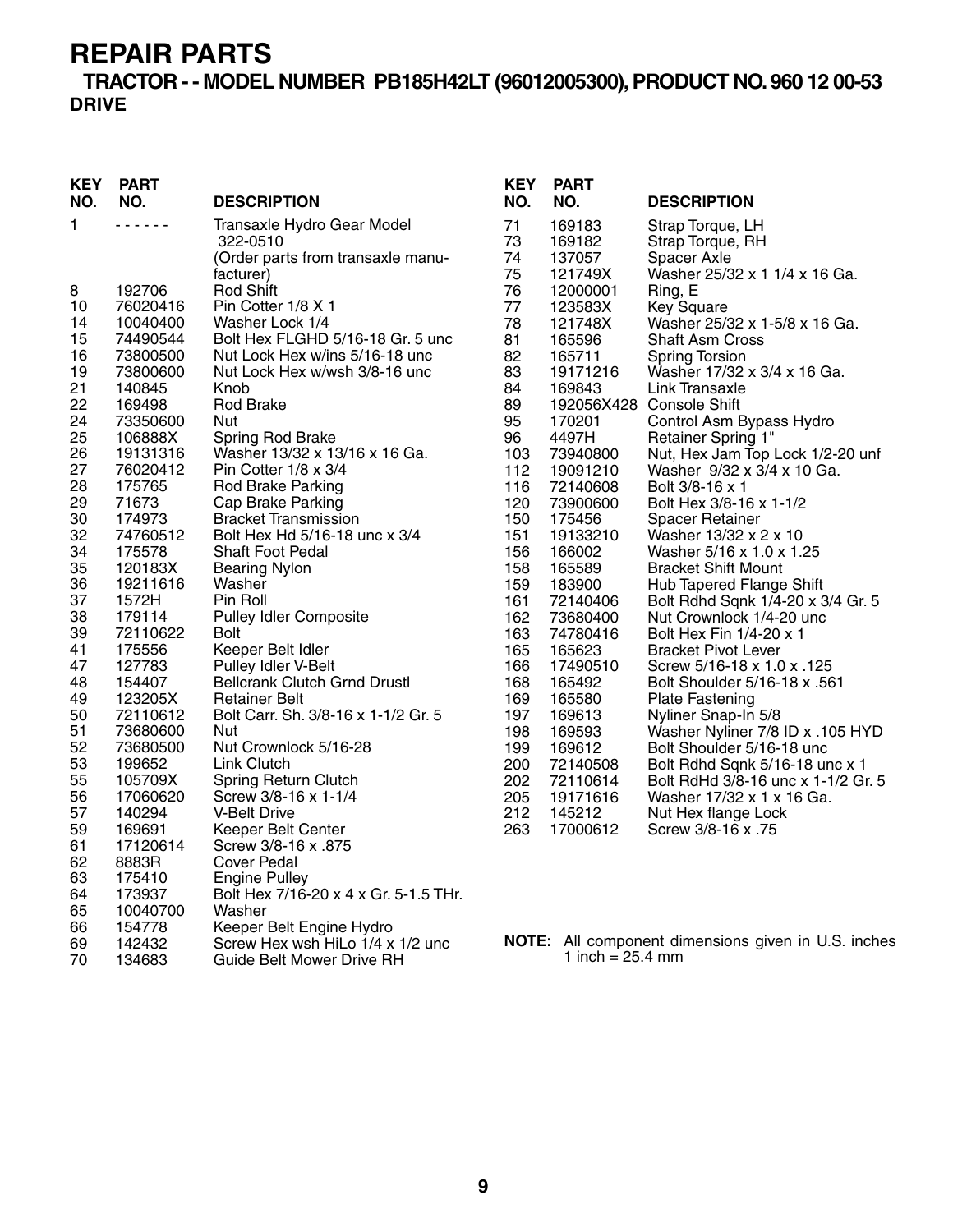**TRACTOR - - MODEL NUMBER PB185H42LT (96012005300), PRODUCT NO. 960 12 00-53 STEERING**

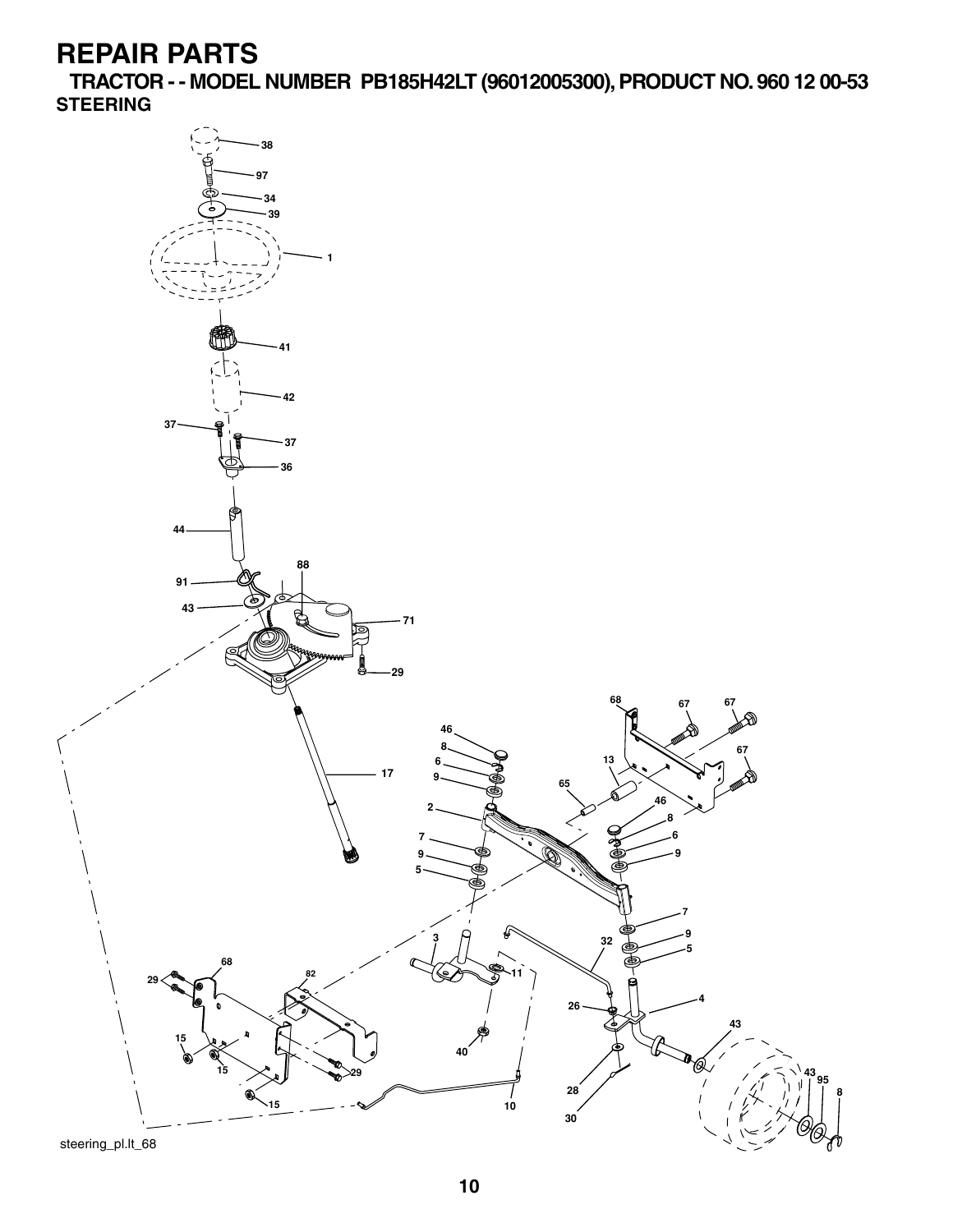**TRACTOR - - MODEL NUMBER PB185H42LT (96012005300), PRODUCT NO. 960 12 00-53 STEERING**

| <b>KEY</b><br>NO. | <b>PART</b><br>NO. | <b>DESCRIPTION</b>                                             |
|-------------------|--------------------|----------------------------------------------------------------|
| 1                 | 186780             | <b>Wheel Steering</b>                                          |
| 2                 | 195673             | Axle Asm                                                       |
| 3                 | 169840             | Spindle Asm LH                                                 |
| 4                 | 169839             | Spindle Asm RH                                                 |
| 5                 | 6266H              | <b>Bearing Race Thrust Harden</b>                              |
| 6                 | 121748X            | Washer 25/32 x 1-5/8 x 16 Ga.                                  |
| 7                 | 19272016           | Washer 27/32 x 1-1/4 x 16 Ga.                                  |
| 8                 | 12000029           | Ring Klip #t5304-75                                            |
| 9                 | 3366R              | <b>Bearing Col Strg Blk</b>                                    |
| 10                | 175121             | Link Drag                                                      |
| 11                | 10040600           | Washer Lock Hvy Hlcl Spr 3/8                                   |
| 13                | 136518             | Spacer earing Axle Front                                       |
| 15<br>17          | 145212             | Hexflange Lock                                                 |
| 26                | 190753<br>126847X  | <b>Shaft Asm Strg</b>                                          |
| 28                | 19131416           | <b>Bushing Link Drag Blk LR</b><br>Washer 13/32 x 7/8 x 16 Ga. |
| 29                | 17000612           | Screw 3/8-16 x 3/4                                             |
| 30                | 76020412           | Pin Cotter 1/8 x 3/4 Cad                                       |
| 32                | 192757             | Rod Tie Wire Form 19 75 Mech                                   |
| 34                | 10040500           | Washer Lock 5/16                                               |
| 36                | 155099             | Bushing Strg 5/8 Id Dash                                       |
| 37                | 152927             | <b>Screw</b>                                                   |
| 38                | 192916             | Cap Wheel Steer                                                |
| 39                | 19113812           | Washer 11/32 x 2 x 12 Ga.                                      |
| 40                | 73540600           | Nut Crownlock 3/8-24                                           |
| 41                | 186737             | <b>Adaptor Wheel Strg</b>                                      |
| 42                | 145054X428         | Boot Dash Mtl Steering Blk                                     |
| 43                | 121749X            | Washer 25/32 x 1 1/4 x 16 Ga.                                  |
| 44                | 190752             | <b>Extension Steering</b>                                      |
| 46                | 121232X            | Cap Spindle Fr Top Blk                                         |
| 65                | 160367             | Spacer Brace Axle                                              |
| 67                | 72110618           | Bolt RDHD SQNK 3/8-16 x 2-1/4                                  |
| 68                | 169827             | <b>Brace Axle</b>                                              |
| 71<br>82          | 175146<br>199978   | Steering Asm.                                                  |
| 88                | 175118             | <b>Bracket Susp Chassis Front</b><br>Bolt Shoulder 7/16-20     |
| 91                |                    |                                                                |
|                   |                    |                                                                |
| 95                | 175553<br>188967   | <b>Clip Steering</b><br>Washer Harden .793 x 1.637 x 060       |

**NOTE:** All component dimensions given in U.S. inches 1 inch =  $25.4$  mm.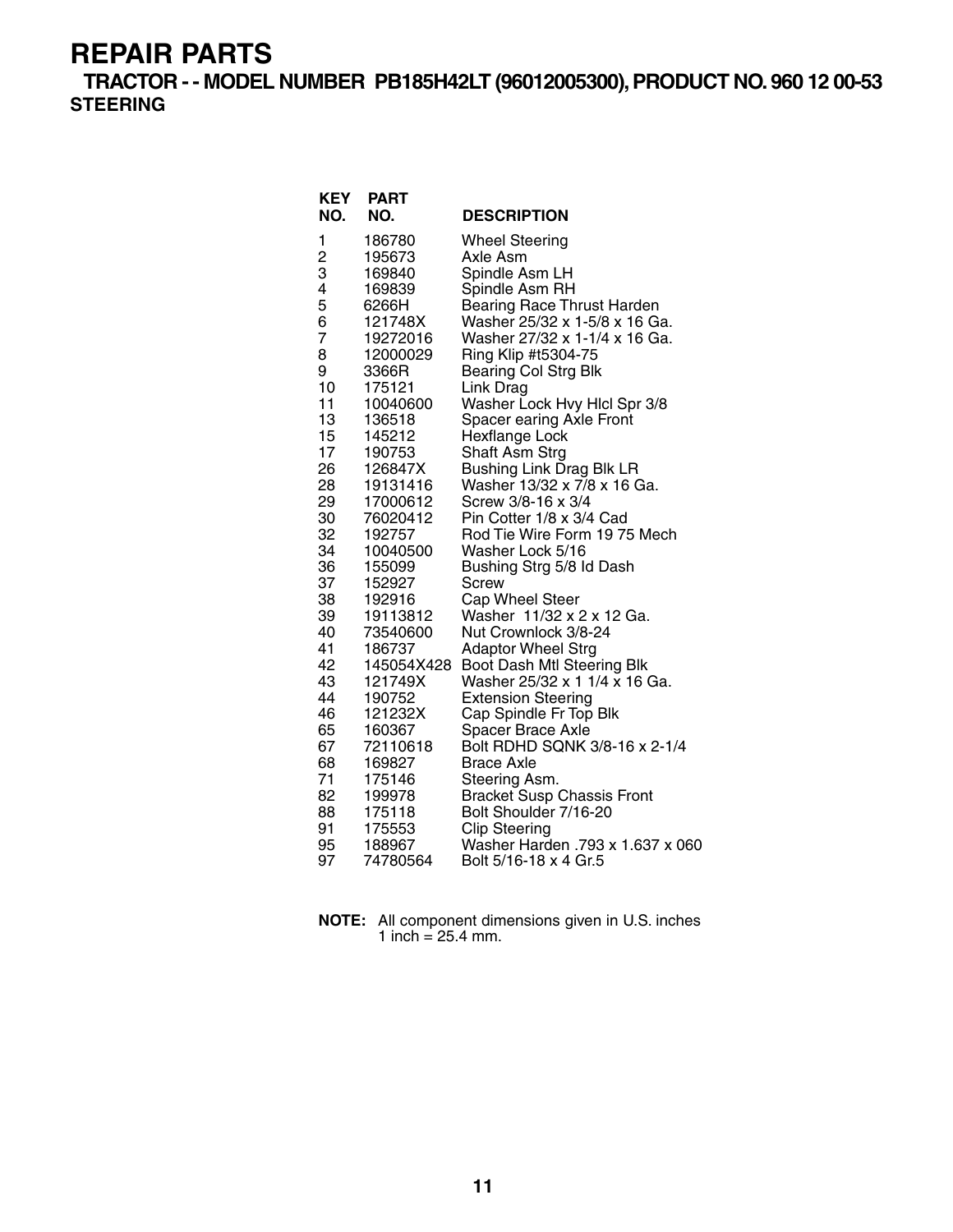**TRACTOR - - MODEL NUMBER PB185H42LT (96012005300), PRODUCT NO. 960 12 00-53 ENGINE**



33 123487X Clamp Hose 37 401137 Line Fuel 20" 38 181654 Plug Drain Oil Bushing Snap Nyl Blk Fuel Line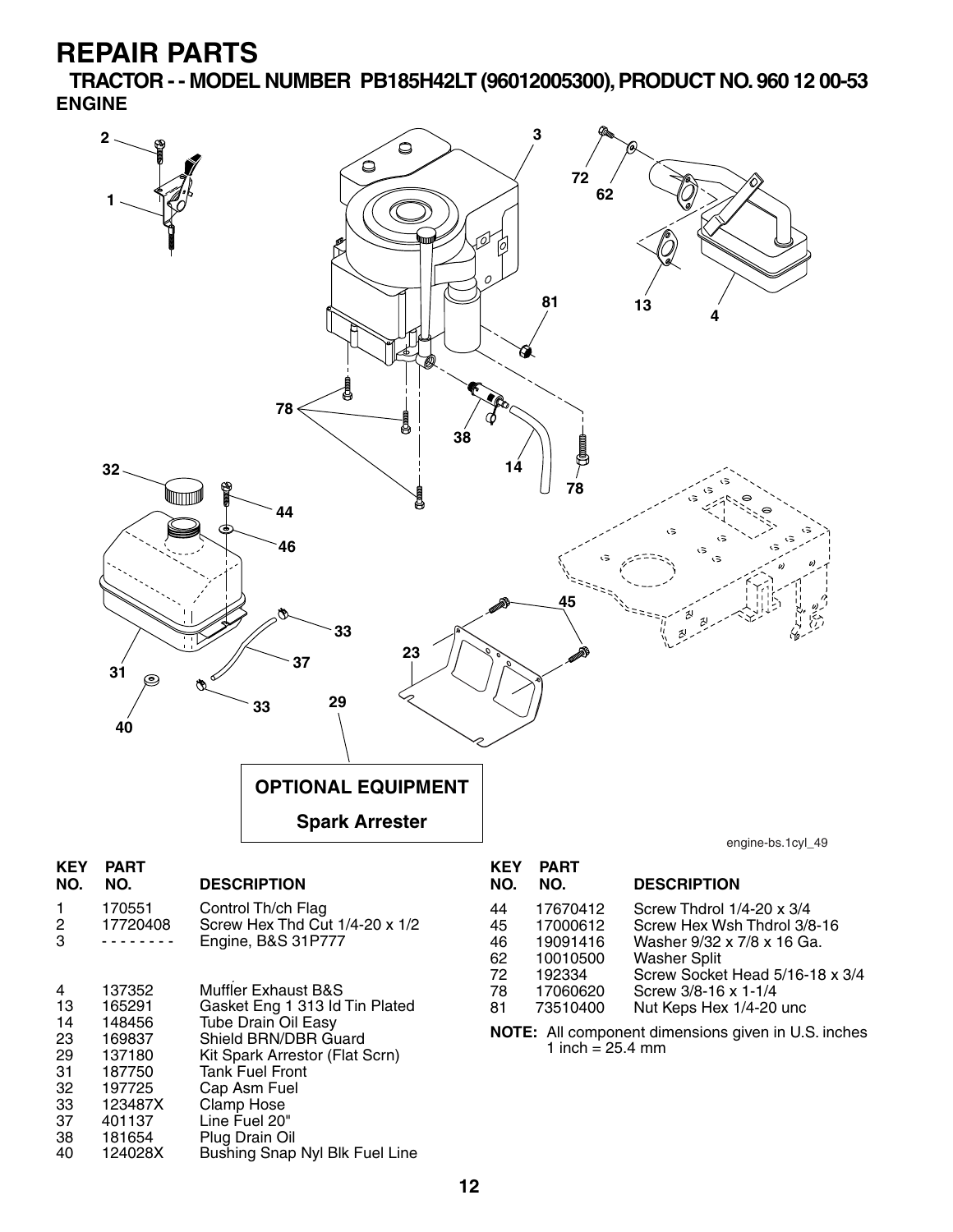**TRACTOR - - MODEL NUMBER PB185H42LT (96012005300), PRODUCT NO. 960 12 00-53 SEAT**



seat\_lt.knob\_13

| <b>KEY</b> | <b>PART</b> |                                    | <b>KEY</b> | <b>PART</b>                                           |               |
|------------|-------------|------------------------------------|------------|-------------------------------------------------------|---------------|
| NO.        | NO.         | <b>DESCRIPTION</b>                 | NO.        | NO.                                                   | <b>DESC</b>   |
|            | 401042      | Seat                               | 13         | 121248X                                               | <b>Bushi</b>  |
| 2          | 140551      | <b>Bracket Seat Pivot</b>          | 14         | 72050412                                              | <b>Bolt R</b> |
| 3          | 71110616    | Bolt Hex 3/8 - 16 x 1              | 15         | 134300                                                | Space         |
| 4          | 19131610    | Washer 13/32 x 1 x10 Ga.           | 16         | 121250X                                               | Spring        |
| 5          | 145006      | Clip Push-In Hinged                | 17         | 123976X                                               | Nut Lo        |
| 6          | 73800600    | Nut Lock Hex w/Ins 3/8 - 16        | 21         | 171852                                                | <b>Bolt S</b> |
| 7          | 124181X     | Spring Seat Cprsn 2 250 Blk Zi     | 22         | 73800500                                              | Nut Lo        |
| 8          | 17000616    | Screw 3/8-16 x 1.5                 | 24         | 19171912                                              | Wash          |
| 9          | 19131614    | Washer 13/32 x 1 x 14 Ga.          | 25         | 127018X                                               | <b>Bolt S</b> |
| 10         | 195530      | Pan Pnt Seat                       |            |                                                       |               |
| 11         | 166369      | Knob Seat                          |            |                                                       |               |
| 12         | 174648      | <b>Bracket Pnt Mounting Switch</b> |            | NOTE: All component din<br>1 inch $-$ 25 $\Lambda$ mm |               |

| NO. | NO.      | <b>DESCRIPTION</b>                 |
|-----|----------|------------------------------------|
| 13  | 121248X  | <b>Bushing Snap Blk Nyl</b>        |
| 14  | 72050412 | Bolt Rdnd Sht Nk 1/4 - 20 x 1 -1/2 |
| 15  | 134300   | Spacer Split .28 x .96             |
| 16  | 121250X  | <b>Spring Cprsn</b>                |
| 17  | 123976X  | Nut Lock 1/4 Lge Flg               |
| 21  | 171852   | Bolt Shoulder 5/16-18 unc-2A       |
| 22. | 73800500 | Nut Lock Hex w/Ins 5/16 - 18       |
| 24  | 19171912 | Washer 17/32 x 1-3/16 x 12 Ga.     |
| 25  | 127018X  | Bolt Shoulder 5/16-18 x .62        |
|     |          |                                    |

nensions given in U.S. inches 1 inch =  $25.4 \, \text{mm}$ .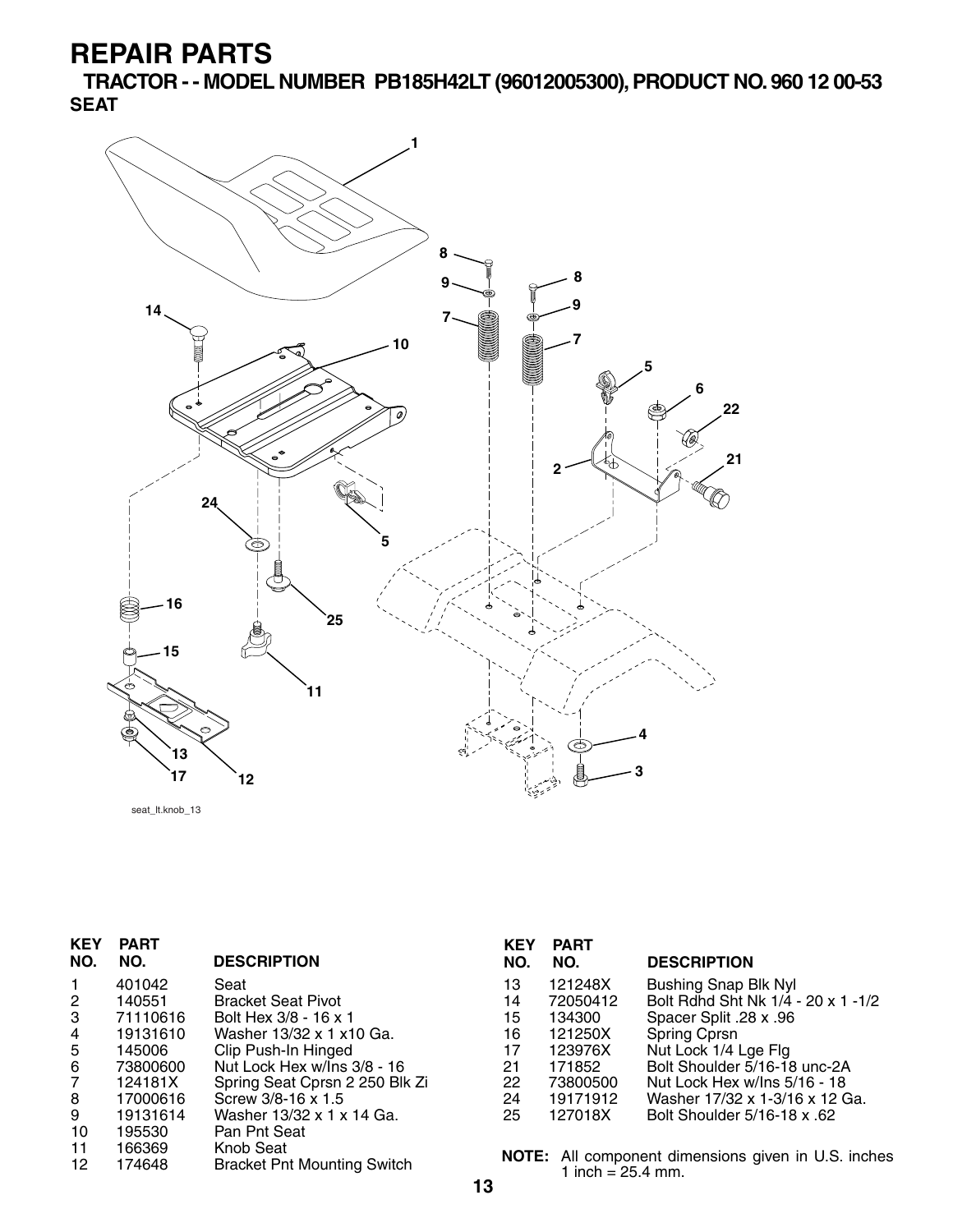**TRACTOR - - MODEL NUMBER PB185H42LT (96012005300), PRODUCT NO. 960 12 00-53 MOWER DECK**

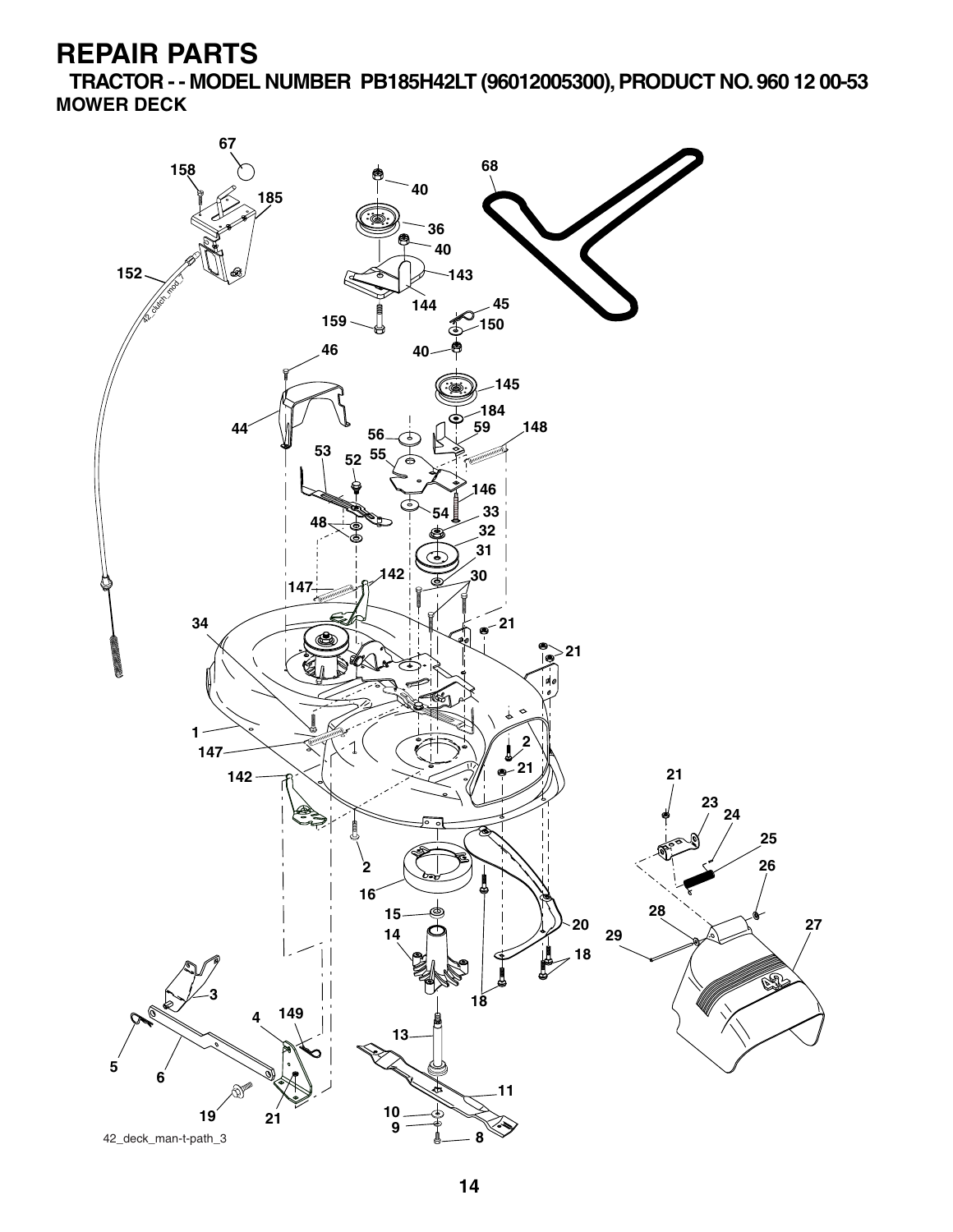34 72110612 Bolt Carr SH 3/8-16 x 1-1/2 Gr.5

**TRACTOR - - MODEL NUMBER PB185H42LT (96012005300), PRODUCT NO. 960 12 00-53 MOWER DECK**

| <b>KEY</b><br>NO. | <b>PART</b><br>NO. | <b>DESCRIPTION</b>                   | <b>KEY</b><br>NO. | <b>PART</b><br>NO.           | <b>DESCRIPTION</b>                                         |
|-------------------|--------------------|--------------------------------------|-------------------|------------------------------|------------------------------------------------------------|
| 1                 | 165892             | Mower Deck Assembly, 42"             | 36                | 131494                       | Pulley, Idler, Flat                                        |
| 2                 | 72140506           | <b>Bolt</b>                          | 40                | 73900600                     | Nut Lock 3/8-16                                            |
| 3                 | 138017             | Bracket Asm Fr. Sway Bar 3/42        | 44                | 140088                       | Guard, Mandrel, LH                                         |
| 4                 | 165460             | Bracket Asm Deck 42" Sway Bar        | 45                | 4497H                        | Retainer                                                   |
| 5                 | 4939M              | <b>Retainer Spring</b>               | 46                | 137729                       | Screw, Thdrol 1/4-20 x 5/8 T                               |
| 6                 | 178024             | <b>Bar Sway Deck</b>                 | 48                | 133944                       | Washer, Hardened                                           |
| 8                 | 850857             | Bolt 3/8-24 x 1.25 Gr. 8 patched     | 52                | 139888                       | Bolt, Shoulder 5/16-18 unc                                 |
| 9                 | 10030600           | Washer, Lock                         | 53                | 184907                       | Arm Assembly, Pad, Brake                                   |
| 10                | 140296             | Washer, Hardened                     | 54                | 178515                       | Washer, Hardened                                           |
|                   |                    | (The following Blades are available) | 55                | 155046                       | Arm, Idler                                                 |
| 11                | 138971             | Blade Mower 42" Hi-Lift (for bagging | 56                | 165723                       | Spacer, Retainer                                           |
|                   |                    | and discharging)                     | 59                | 141043                       | <b>Guard TUV Idler</b>                                     |
| - -               | 134149             | Blade, Mulching 42" Std (for mulch-  | 67                | 106932X                      | Knob Round                                                 |
|                   |                    | ing mowers only)                     | 68                | 144959                       | V-Belt, 42" Mower                                          |
| - -               | 139775             | Blade Mulching 42" Premium (For      | 142               | 165890                       | Arm Spring Brake Mower                                     |
|                   |                    | better wear when mulching)           | 143               | 157109                       | Bracket Arm Idler 42"                                      |
| 13                | 137645             | Shaft Assembly, Mandrel, Vented      | 144               | 158634                       | Keeper Belt 42" Clutch Cable                               |
| 14                | 128774             | Housing, Mandrel, Vented             | 145               | 165888                       | <b>Pulley Idler Flat</b>                                   |
| 15                | 110485X            | Bearing, Ball, Mandrel               | 146               | 171977                       | <b>Bolt Carriage Idler</b>                                 |
| 16                | 174493             | Stripper, Mandrel Deck               | 147               | 131335                       | <b>Spring Extension</b>                                    |
| 18                | 72140505           | Bolt, Carriage 5/16-18 x 5/8         | 148               | 169022                       | Spring Return Idler                                        |
| 19                | 132827             | Bolt, Shoulder                       | 149               | 165898                       | <b>Retainer Spring Yellow</b>                              |
| 20                | 159770             | Baffle, Vortex                       | 150               | 19091210                     | Washer 9/32 x 3/4 x 10 Ga.                                 |
| 21                | 73680500           | <b>Nut</b>                           | 152               | 169676                       | Clutch Cable 42"                                           |
| 23                | 177563             | Bracket, Deflector Mower 42"         | 158               | 17720408                     | Screw Hex Thd Cut 1/4-20 x 1/2                             |
| 24                | 105304X            | Cap, Sleeve 80 x 112 Blk Mower       | 159               | 72140614                     | Bolt Rdhd Sqn 3/8-16 unc x 1-3/4                           |
| 25                | 123713X            | Spring, Torsion, Deflector 2 52      | 184               | 19131410                     | Washer 13/32 x 7/8 x 10 Ga.                                |
| 26                | 110452X            | Nut, Push Phos & Oil                 | 185               | 188234                       | Head Asm Cable Clutch                                      |
| 27                | 130968X428         | Shield, Deflector 42" Blk            | $\sim$ $-$        | 130794                       | Mandrel Assembly (Includes Hous-                           |
| 28                | 19111016           | Washer 11/32 x 5/8 x 16 Ga.          |                   |                              | ing Shaft and Shaft Hardware Only                          |
| 29                | 131491             | Rod, Hinge 42" 6 75 W/G              |                   |                              | - Pulley Not Included)                                     |
| 30                | 173984             | <b>Screw Thdrol</b>                  | $ -$              | 171639                       | Replacement Mower, Complete                                |
| 31                | 187690             | Washer, Spacer Mower Vented          |                   |                              |                                                            |
| 32                | 153535             | Pulley, Mandrel                      |                   |                              |                                                            |
| 33                | 400234             | Nut, Toplock                         |                   | 1 inch = $25.4 \, \text{mm}$ | <b>NOTE:</b> All component dimensions given in U.S. inches |
| $\sim$ $\lambda$  | 70110010           | $0.010040 + 1000$                    |                   |                              |                                                            |

**15**